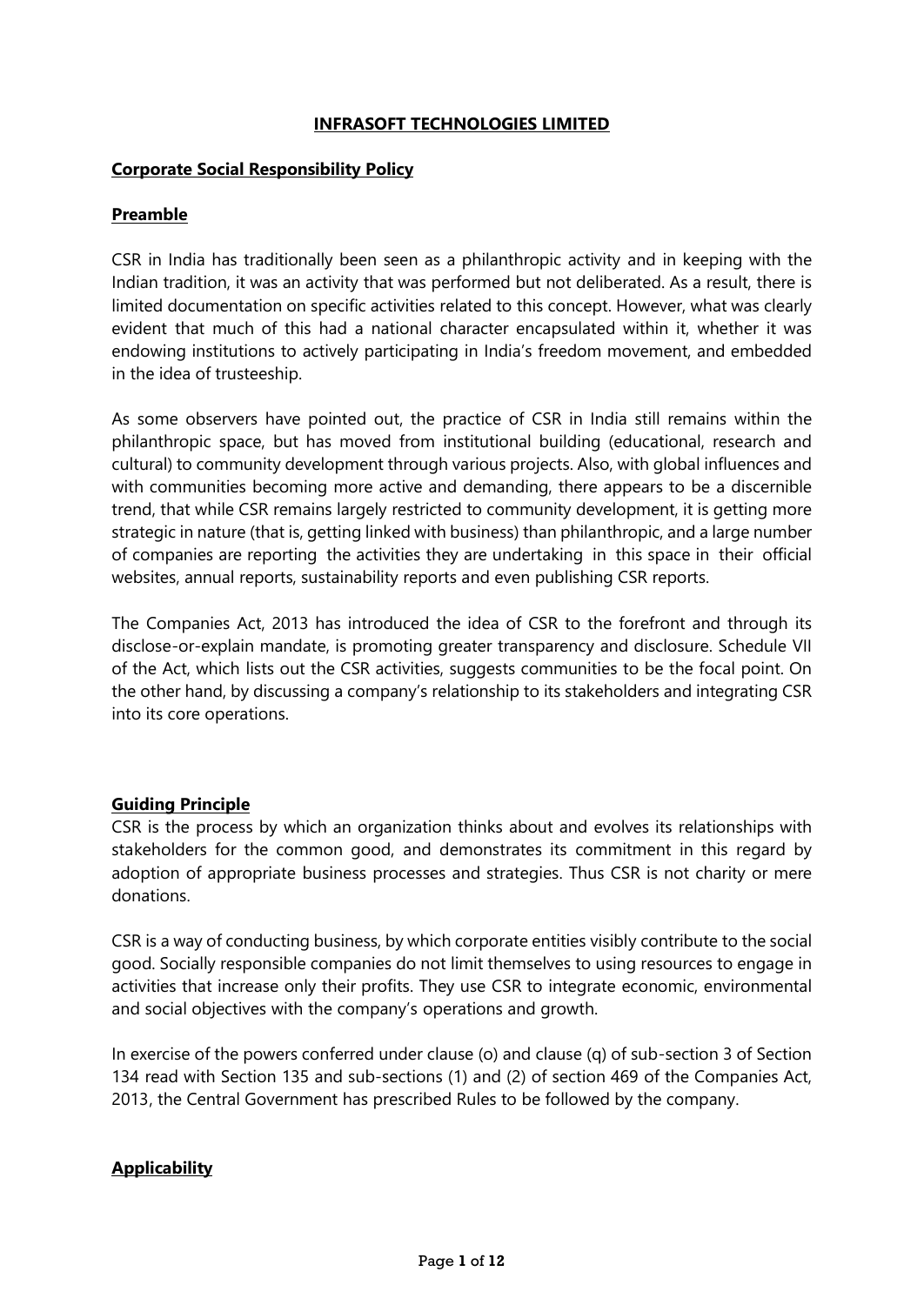Every company having net worth of INR 500 crore or more, or turnover of INR 1000 crore or more or net profit of INR 5 crore or more during any financial year will have to comply with the CSR provisions as laid down under the Act.

If any of the above condition is met, the qualifying company is mandatorily required to spend at least 2 percent of the average net profits of the company made during the three immediately preceding financial years on specified CSR activities.

# **Mission statement of Infrasoft Technologies Limited ('the Company ') - driving CSR initiative**

Drive double bottomline goals to be an increasingly profitable company whilst driving CSR initiatives to be a socially responsible enterprise.

## **Constitution of CSR Committee**

First CSR Committee consists of following Directors:

CSR Committee members:

- 1. Hanuman Tripathi
- 2. Milind Chalisgaonkar
- 3. Rangan Mohan

The committee members may be nominated by Board from time to time.

### **Role of the CSR Committee includes:**

- 1. Ensure that the projects, programs and activities to be undertaken by the Company are as per the Schedule VII of the Companies Act, 2013.
- 2. Ensure that projects, programs and activities (either new or ongoing) that are to be undertaken are excluding the activities undertaken in pursuance of its normal course of business.
- 3. Ensure that the projects, programs and activities (either new or ongoing) shall be undertaken in India only and there shall not be any indirect or direct contribution to any Political party under section 182 of the Companies Act, 2013.
- 4. Ensure that the Company shall give preference to local area and the areas where it operates for spending and shall not undertake the projects, programs and activities that only benefit the employees of the Company and their families.
- 5. Prepare a list of CSR projects, programs and activities which Company plans to undertake during the implementation year, specifying modalities of execution in the areas/sectors chosen and implementation schedules for the same.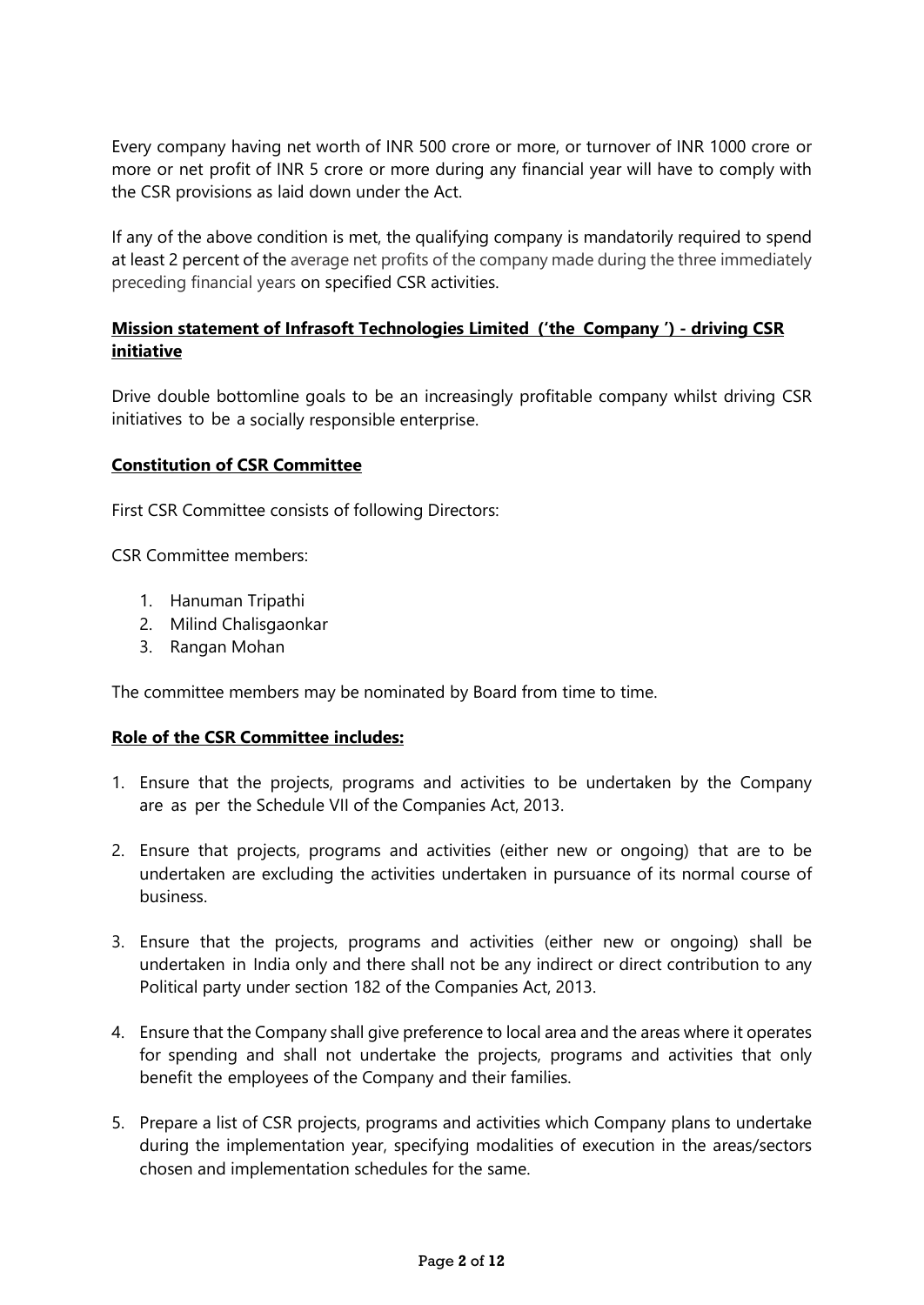- 6. Recommend the amount to be incurred on the respective activities.
- 7. Prepare a transparent monitoring mechanism for ensuring implementation of the projects, programs and activities proposed to be undertaken by the Company.
- 8. Conducting internal meetings with business leaders to establish the relevance of potential CSR activities to the Company's core business.
- 9. Studying the good CSR practices of other companies and their achievements.
- 10. Build CSR capacities of the Company's own personnel as well as the implementing agencies through institution with well-established track records of at least 3 financial years but such expenditure shall not exceed 5% of total CSR expenditure in one financial year.
- 11. Undertake the CSR activities through a registered trust or a registered society or a company established by the Company provided such trust or society or Company shall have an established track record of 3 years in undertaking similar program or project.
- 12. Collaborate with other Companies for undertaking projects or programs or CSR activities in such a manner that the CSR committees of respective companies are in a position to report separately on such projects or programs in accordance with rules.
- 13. Monitoring the Corporate Social Responsibility Policy from time to time and make modifications according to the requirement of the project, programs and activities.
- 14. Disclose contents of such policy in its report in the specific prescribed format and the same shall be displayed on the Company's website also.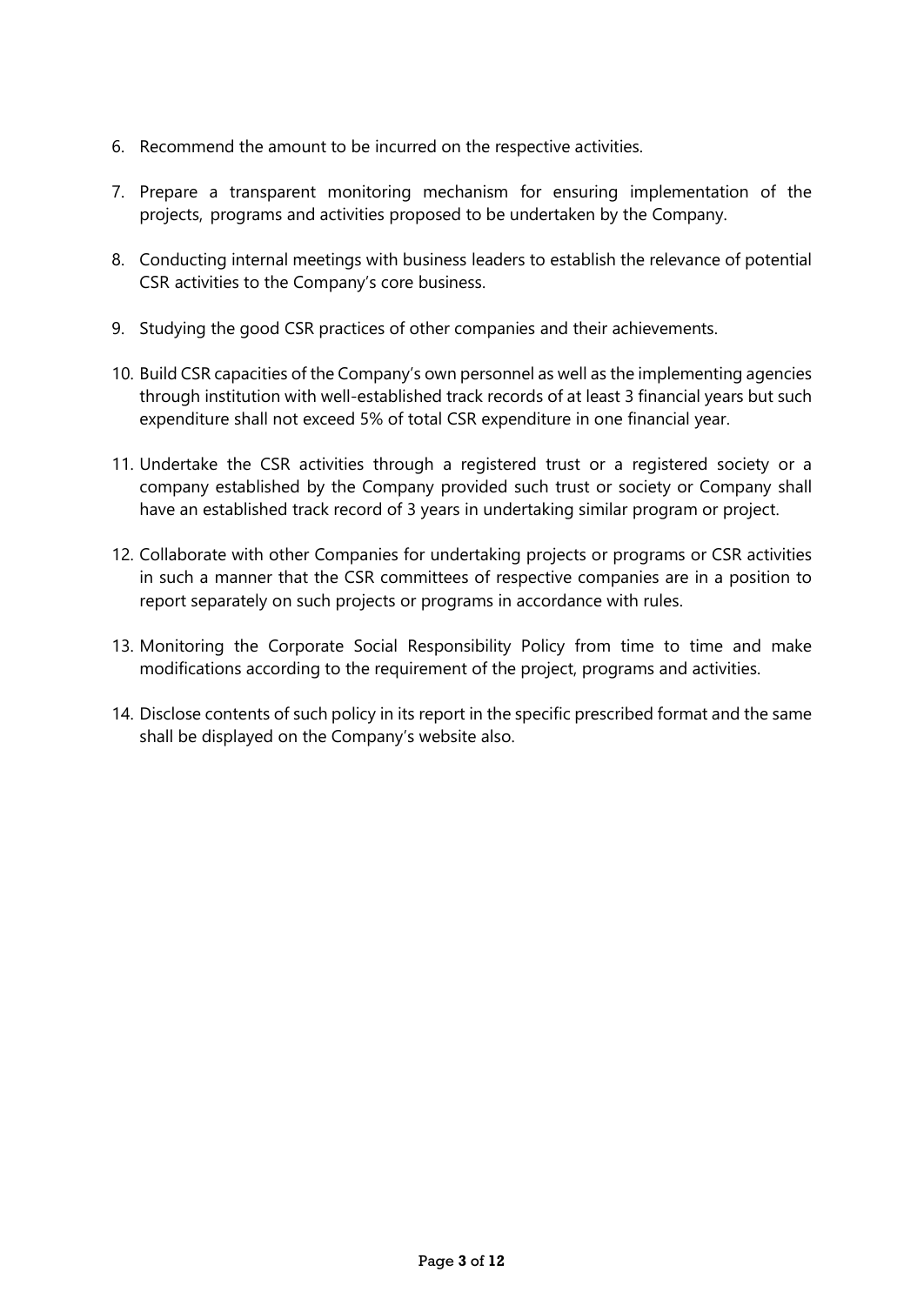

# **Eligible CSR spend (as per Schedule VII of the Companies Act,2013)**

- 1. Environment sustainability
- 2. Empowering women and promoting gender equality
- 3. Promoting Education
- 4. Poverty reduction and eradicating extreme hunger
- 5. Social business projects
- 6. Reducing child mortality & improving maternal health
- 7. Combating human immunodeficiency virus, acquired immune deficiency syndrome, malaria and other diseases
- 8. Employment enhancing vocational skills
- 9. Contribution to the Prime Minister's National Relief Fund or any other fund set up by the Central & State Government funds for socio-economic development and relief
- 10. Contribution towards funds set up by the Central & State Government for the welfare of the Scheduled Castes, the Scheduled Tribes, other backward classes, minorities and women; and
- 11. Such other matters as may be prescribed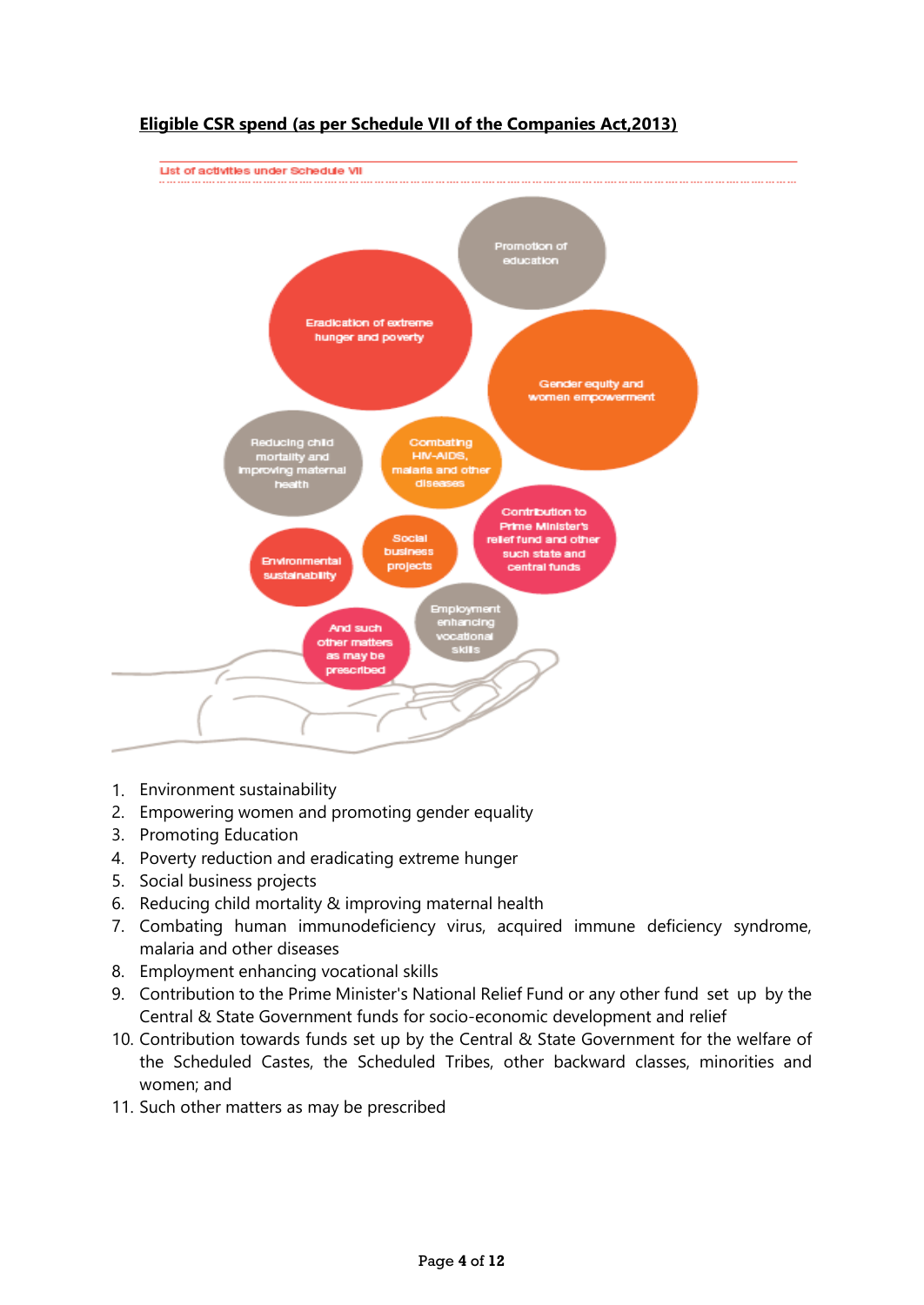



# **List of Projects/activities/programs proposed to be undertaken**

The Company encourages partnering with external registered foundations/ NGOs having established track record of 3 years in undertaking proposed projects/ programs. These programs may be ongoing or new one. Selecting the programs covered under the Schedule VII of the Act and run by selective external registered foundations/ NGOs preferably through:

- 1) NASSCOM Foundation
- 2) Rotary Clubs
- 3) Prime Minister's Relief Fund
- 4) Any other reputed registered institution/foundation/NGO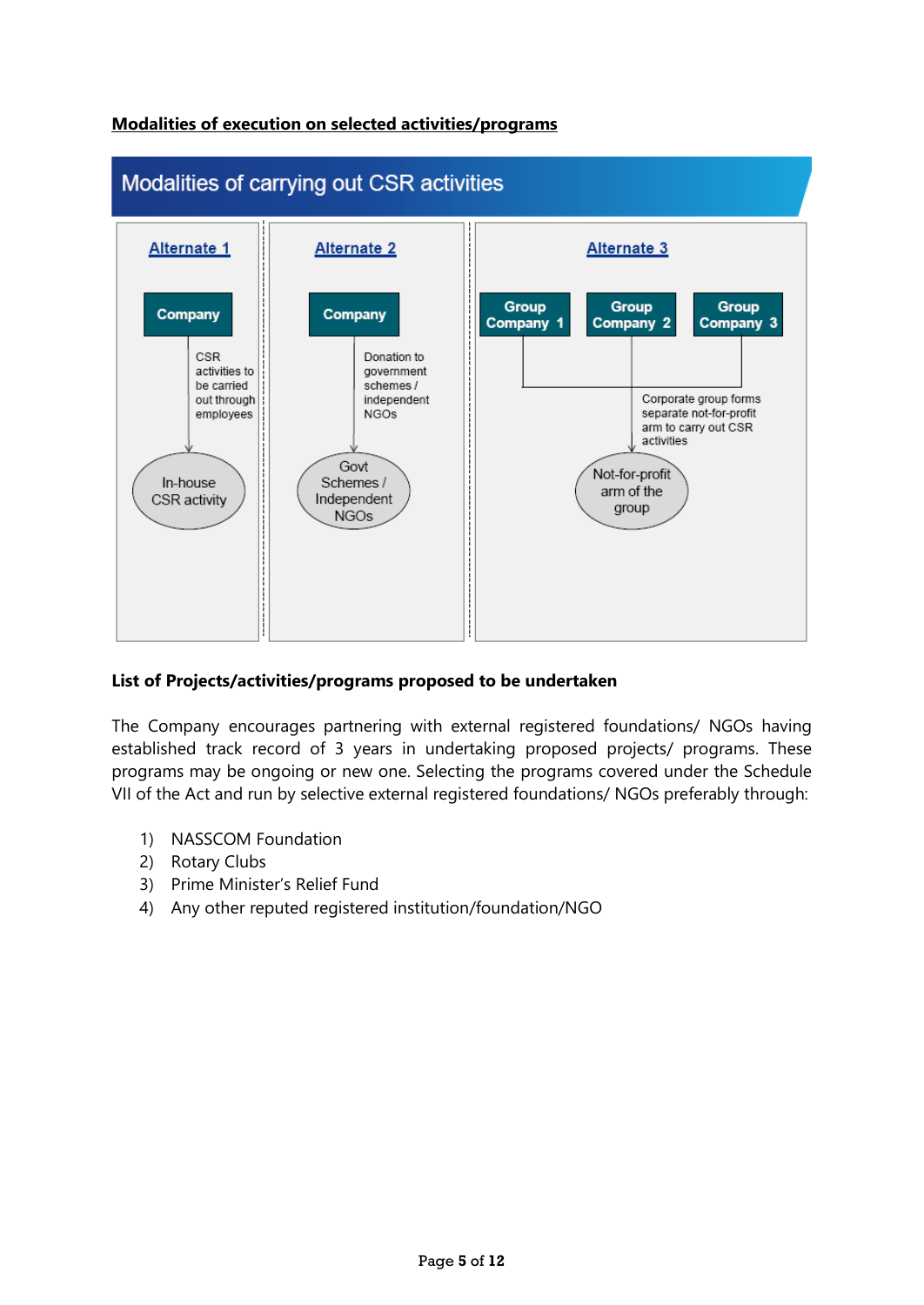# **CSR Expenditure**

CSR expenditure shall include all expenditure including contribution to corpus, for the projects or programs relating to CSR activities approved by the Board on the recommendation of CSR Committee but does not include any expenditure on an item not in conformity or not in line with activities which fall within the purview of Schedule VII of the Act.

- 1) 25% of the amount will be paid to NASSCOM Foundation if they have projects that are covered under Schedule VII of the CSR Act; AND/OR
- 2) 25% of the amount will be paid to Rotary Clubs who have programs under Schedule VII of the CSR Act;

AND/OR

3) 50% / 100% of the amount to be paid to Prime Minister's Relief Fund

The abovementioned allocation of spent is preliminary in nature and the final spent will be mutually decided by the CSR committee members as and when to be spent.

### **Expenditure on administrative overheads:**

The Company may incur expenditure on building CSR capacities of their own personnel as well as their implementing agencies through institutions with established track record of atleast 3 financial years but such expenditure, including on administrative overheads, shall not exceed 5% of total CSR expenditure of the Company in one financial year.

### **Ineligible CSR expenditure**

Expenditure not in conformity with activities specified in Schedule VII, CSR activities undertaken outside India, CSR projects that benefit only the employees / their families and contribution to political parties.

### **Monitoring mechanism**

Need to perform a pre-grant assessment of these NGO/ implementing agencies partners to assess if these NGO partners have necessary systems and controls required to ensure use of CSR funds for the intended purposes

### **1) Financial due diligence**

(field visit to NGO/ implementing agencies partner's head office for review of following key processes relevant to CSR compliances:

- Legal status and regulatory compliances
- Budgetary control procedures
- Accounting system
- Cash and Bank management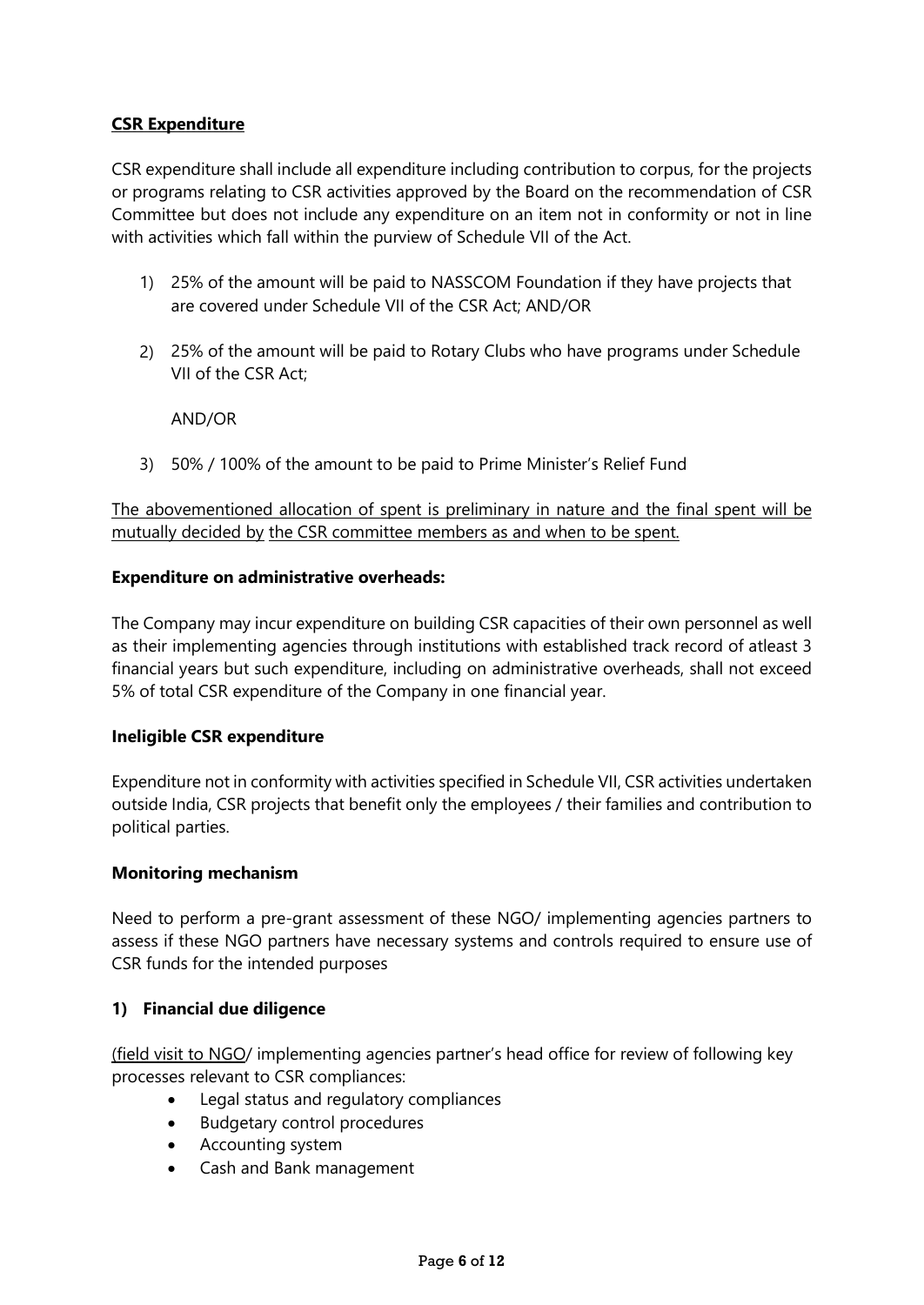- Asset management
- HR and Payroll
- Financial reporting and audit arrangements

# **2) Program review**

(Document review and field visits (if practically possible and required) to NGO/ implementing agencies partner's for review of following key processes relevant to CSR program/project implementation)

- Organisation's mission, vision and area of specialization including its geographical focus and target groups
- Organisation structure
- Existing donors, programs and projects (past 3 years)
- Operating manuals (if available) and/or systems and tools/ templates for project design, monitoring and reporting

# **Reporting**

The Board of the Company shall, after taking into account the recommendations made by the CSR committee, approve the CSR policy for the Company and disclose its contents in their report and also publish the details on the Company's official website, if any, in such manner as may be prescribed. If the Company fails to spend the prescribed amount, the Board, in its report, shall specify the reasons.

# **Details to be included in the Board's Report**

- 1. Provide a brief outline of the Company's CSR policy including the statement of intent reflecting the ethos of the Company, broad areas of CSR interest and an overview of activities proposed to be undertaken
- 2. Indicate the web-link to the CSR Policy. The Policy should include the full list of projects/activities/ programs proposed to be undertaken by the Company
- 3. The composition of the CSR Committee
- 4. Average Net Profit of the Company of last three financial years
- 5. Threshold Limit- prescribed expenditure (2% of this amount as in 4 above)
- 6. Details of CSR activities/projects undertaken during the year
- 7. Details of CSR spent during the financial year:
- (a) Total amount to be spent for the financial year; (b) Amount unspent, if any;
- (c) Manner in which the amount spent during the financial year is detailed below.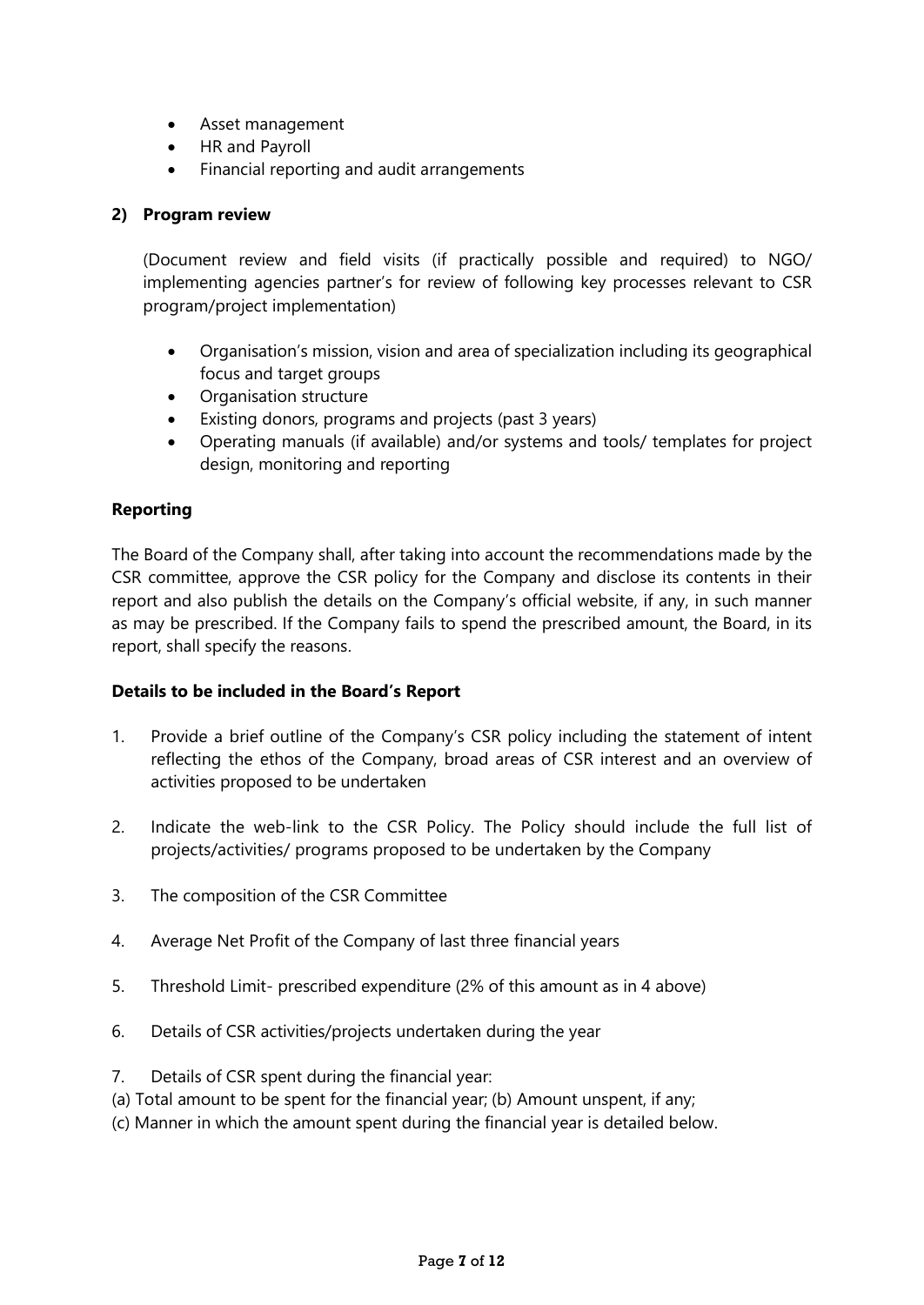| 1.     | 2.                 | 3.              | 4.            | 5.           | 6.                   | 7.          | 8.                |
|--------|--------------------|-----------------|---------------|--------------|----------------------|-------------|-------------------|
| Sr. No | <b>CSR Project</b> | Sector in which | Projects/     | Amount       | Amount spent on the  | Cumulative  | Amount spent:     |
|        | or activity        | the Project is  | Program       | outlay       | project or Program   | expenditure | Direct or through |
|        | Identified         | covered         | 1. Local      | (budget)     |                      | upto to the | implementing      |
|        |                    |                 | area/othe rs  | project/ or  | Sub - Heads          | reporting   | Agency*           |
|        |                    |                 | 2. Specify    | program wise | Direct<br>(1)        | period      |                   |
|        |                    |                 | the State and |              | Expenditure on       |             |                   |
|        |                    |                 | projects or   |              | Projects and Program |             |                   |
|        |                    |                 | program was   |              | Overheads<br>(2)     |             |                   |
|        |                    |                 | undertaken    |              |                      |             |                   |
|        |                    |                 |               |              |                      |             |                   |
|        |                    |                 |               |              |                      |             |                   |
|        |                    |                 |               |              |                      |             |                   |
|        |                    |                 |               |              |                      |             |                   |
|        |                    |                 |               |              |                      |             |                   |
| 2      |                    |                 |               |              |                      |             |                   |

**\***Give details of implementing agency:

- o In case the Company has failed to spend the two per cent of the average net profit of the last three financial years or any part thereof, the Company shall provide the reasons for not spending the amount in its Board report.
- o A responsibility statement of the CSR Committee that the implementation and monitoring of CSR Policy, is in compliance with CSR objectives and Policy of the Company.
- 8. The above disclosure in the report shall be signed by Chief Executive Officer/Managing Director/Director and Chairman – CSR Committee.

# **Conclusion**

The inclusion of the CSR mandate under the Companies Act, 2013 is an attempt to supplement the Government's efforts of equitably delivering the benefits of growth and to engage the Corporate World with the country's development agenda. Infrasoft Technologies Limited believes in contributing to the country's Development through implementing the best CSR policy and practices and contributes toward the socio- economic growth of the Country.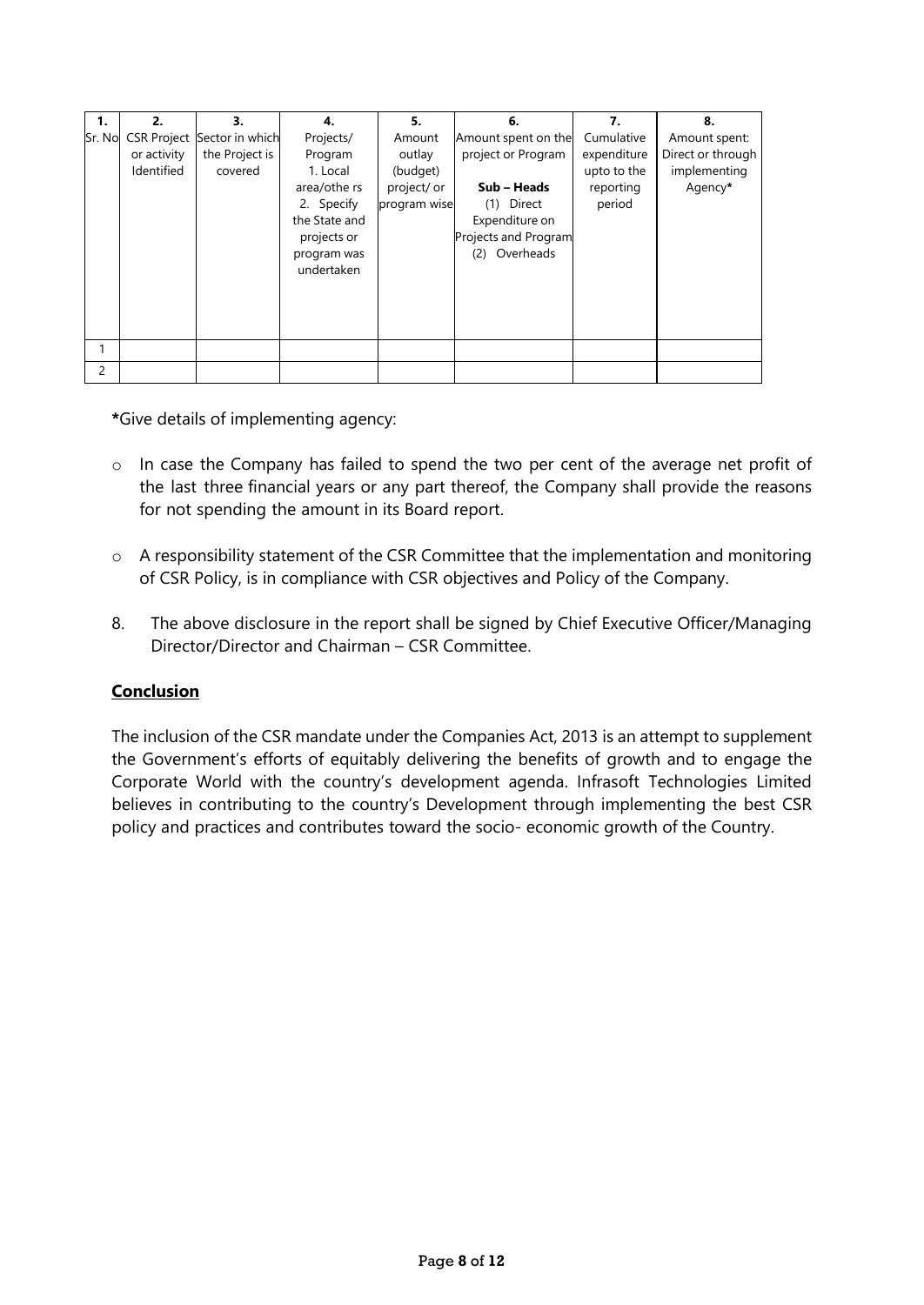# **Composition of Corporate Social Responsibility Committee of Infrasoft Technologies Limited**

In terms with provisions of Section 135 of the Companies Act, 2013, the present Corporate Social Responsibility Committee of the Company consists of following members:

| Sr. No. | <b>Name of Committee member</b> | <b>Designation</b> |  |
|---------|---------------------------------|--------------------|--|
|         | Mr. Rangan Mohan                | Chairman           |  |
|         | Mr. Rajesh Mirjankar            | Member             |  |
|         | Mr. Milind Chalisgaonkar        | Member             |  |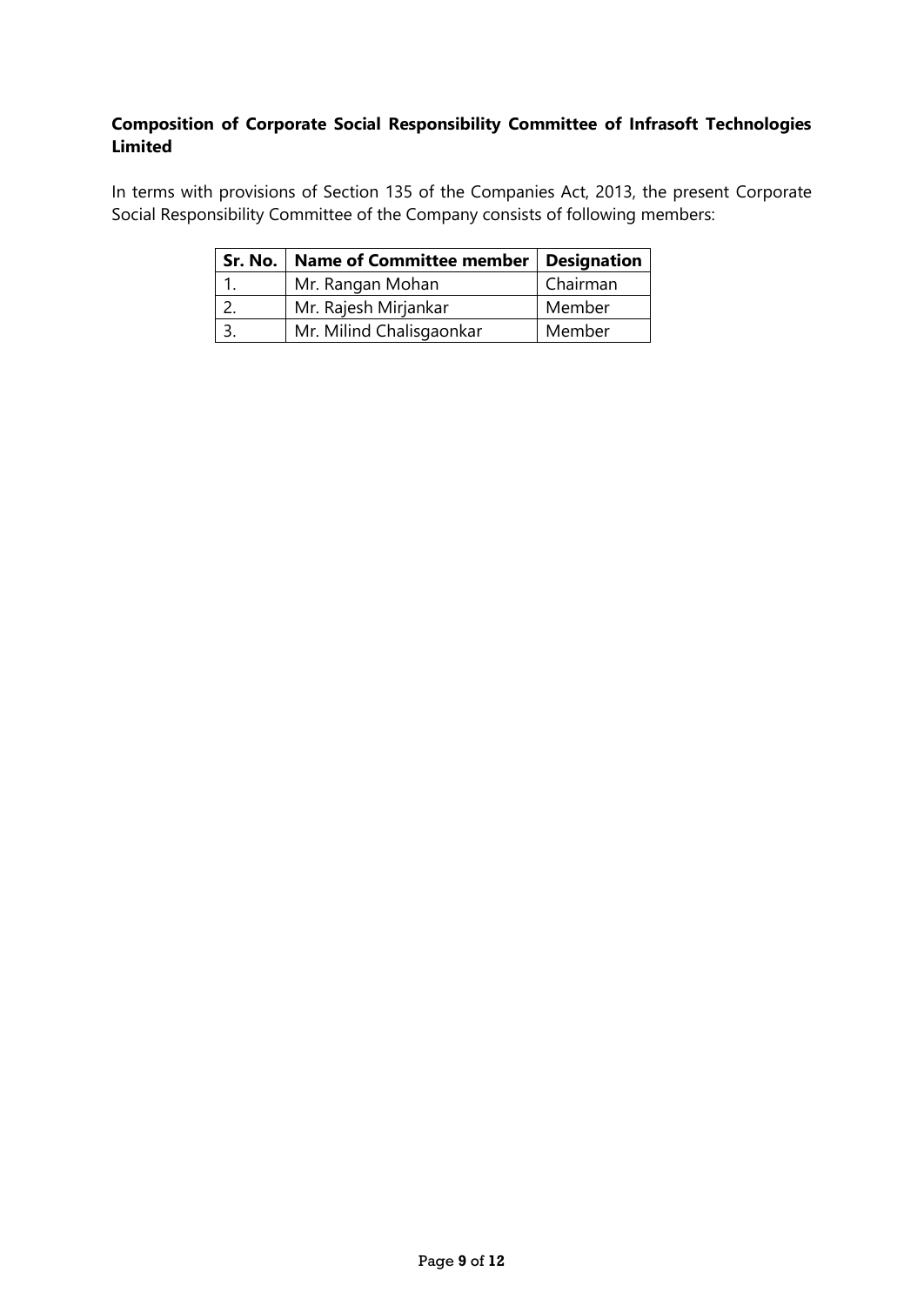# **CSR Projects approved by the CSR Committee / Board of Directors of the Company**

## **A. Implementing Agency: CONCERN INDIA FOUNDATION**

**Title of the project:** Promotion of holistic development among Orphan and Semiorphan Girl children

**Thematic Area:** Education

**Location:** *Uttan*, Mumbai

**Goal:** Reintegrating the Orphan and Semi-Orphan girl children in society by providing care, academic support & protection under a roof (Home).

### **Objectives:**

- To facilitate education among girl children
- To ensure physical, intellectual and mental wellbeing of girl children
- To provide welfare services such as free lodging, boarding, health and recreation
- To encourage girl children to kindle their potential by providing creative opportunities
- To encourage further education to assist independency

**Beneficiaries:** Orphan and semi-orphan girl children

**Target beneficiaries:** 25 Girls between ages of 6 to 18

### **Strategy 1: Provision of safe shelter**

Activity 1-Admission of needy girls in the home

### **Strategy 2: Rehabilitation of orphan/ semi orphan girls**

Activity 1: Enrollment in formal school Activity 2: After School support through supplementary education for the girls

# **Strategy 3: Provide support system for Emotional and Physical wellbeing of the children**

Activity 1: Regular Counseling Activity 2: Health Check up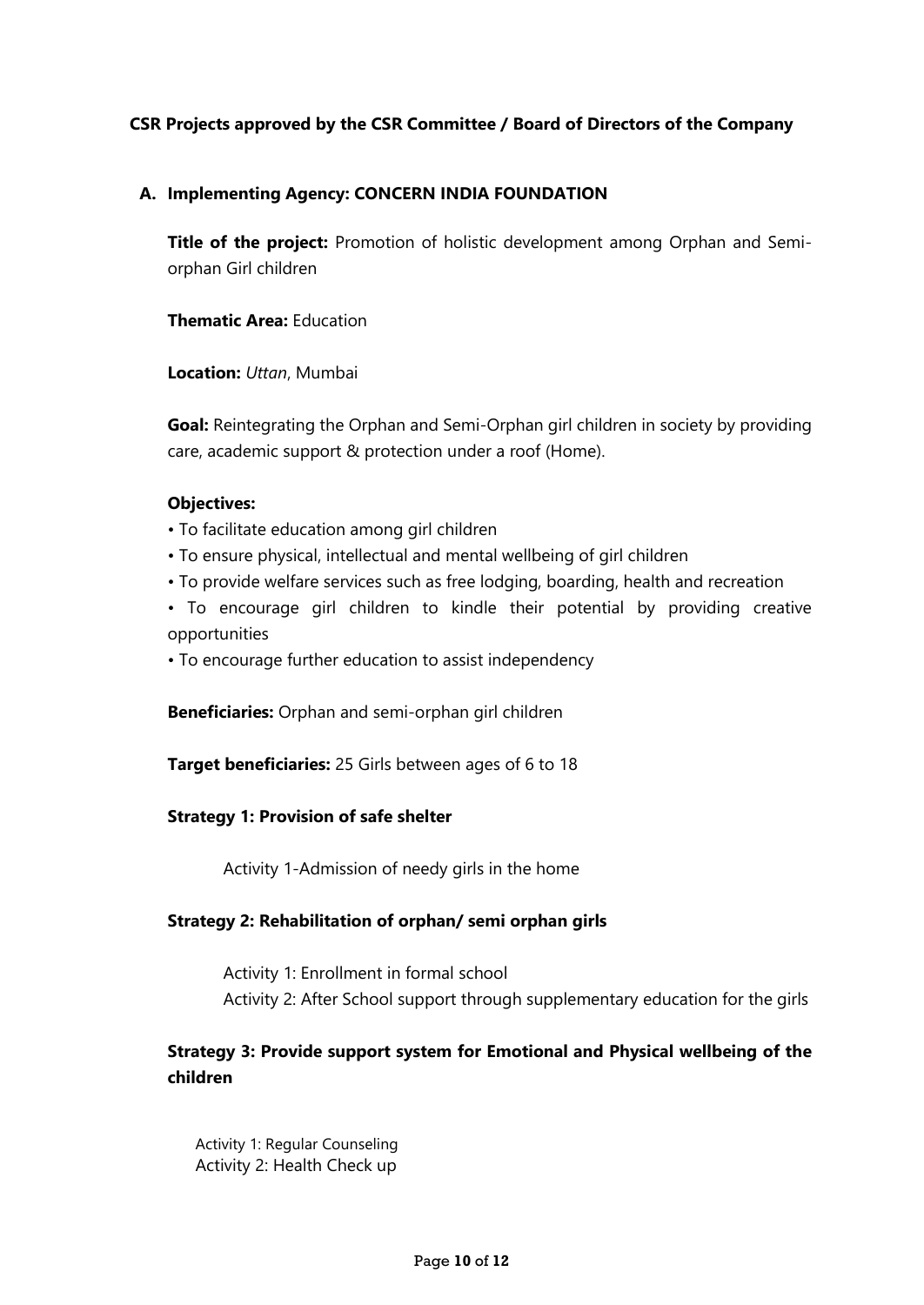Activity 3: Extra Curricular activities

### **Recommended Project Budget:**

| <b>Particulars</b> | <b>Amount (INR)</b> |
|--------------------|---------------------|
| Program Cost       | 2,416,000           |
| Miscellaneous      | 120,800             |
| <b>IME</b>         | 507360              |
| <b>Grand total</b> | 30,44,160           |

**B. Implementing Agency: CONCERN INDIA FOUNDATION Title of the project:** Improving Health Services through Strengthening PHC

**Proposed Area:** Shahpur, Thane district

**Thematic Area**: Health

**Sub theme**: Primary Health Care

### **Project Objectives-**

The main objectives are:

- 1. To provide a refurbished & equipped health centre for the rural population to increase access to government health care system locally
- 2. To ensure that basic medical equipment is readily available at the centre to help attend to medical needs

## **Proposed strategies and activities:**

Strategy 1: Development and strengthening of infrastructure

Activity-1: Construction of OPD and Operation Theater rooms in Shahpur PHC

Strategy 2: Refurbishment of Primary Health Centre

Activity 2: Infrastructure refurbishment